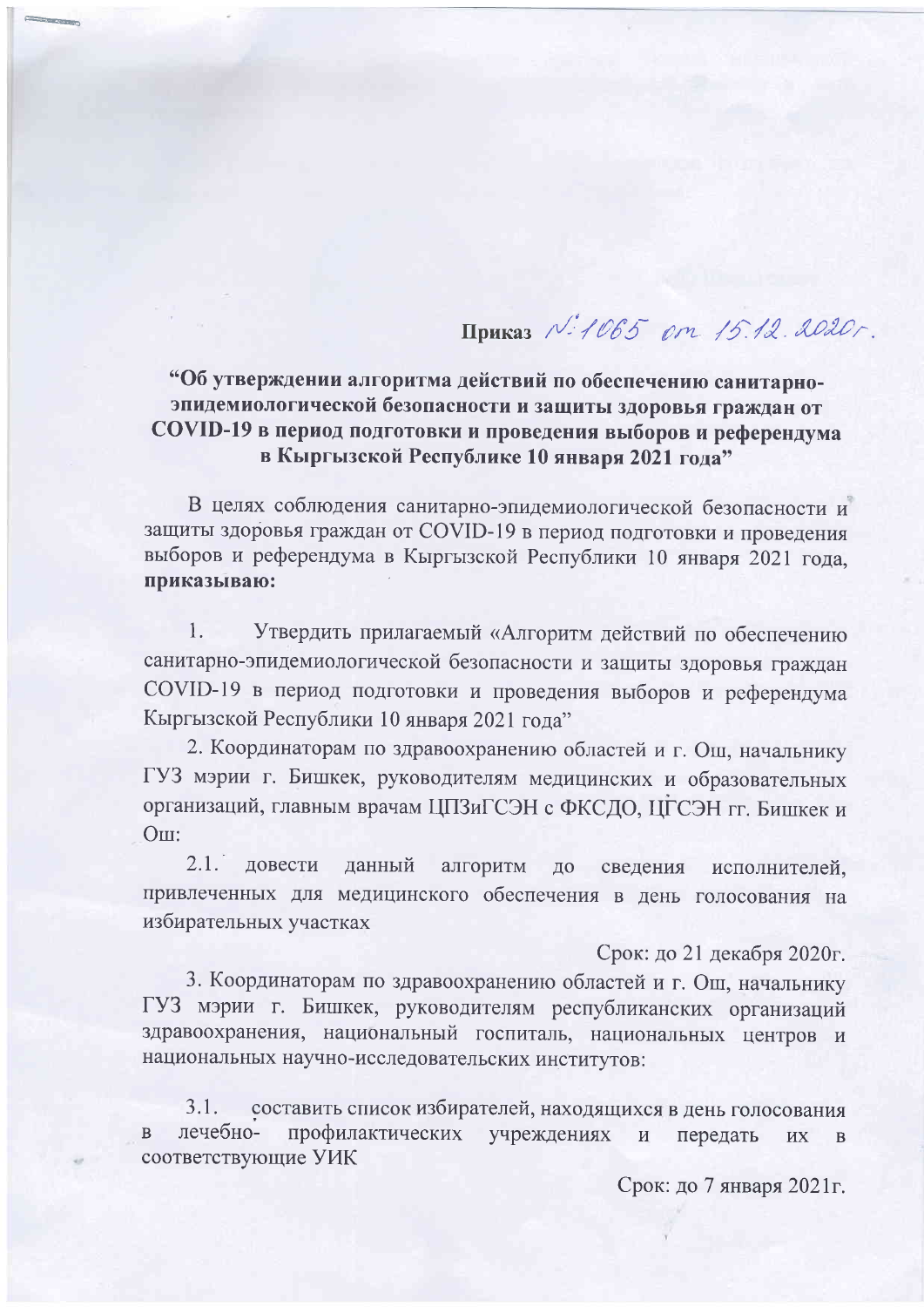3.2. выделить дополнительные бригады скорой медицинской помощи для бесперебойного оказания медицинской помощи в день голосования

4. Контроль за исполнением настоящего приказа возложить на заместителей министра М.М. Каратаева и Н.Т. Усенбаева.

**BIH CARAM** CTaTC-CEKPETA trader итуруу иштери ба

 $\frac{1}{2}$ 

К.Т. Шадыханов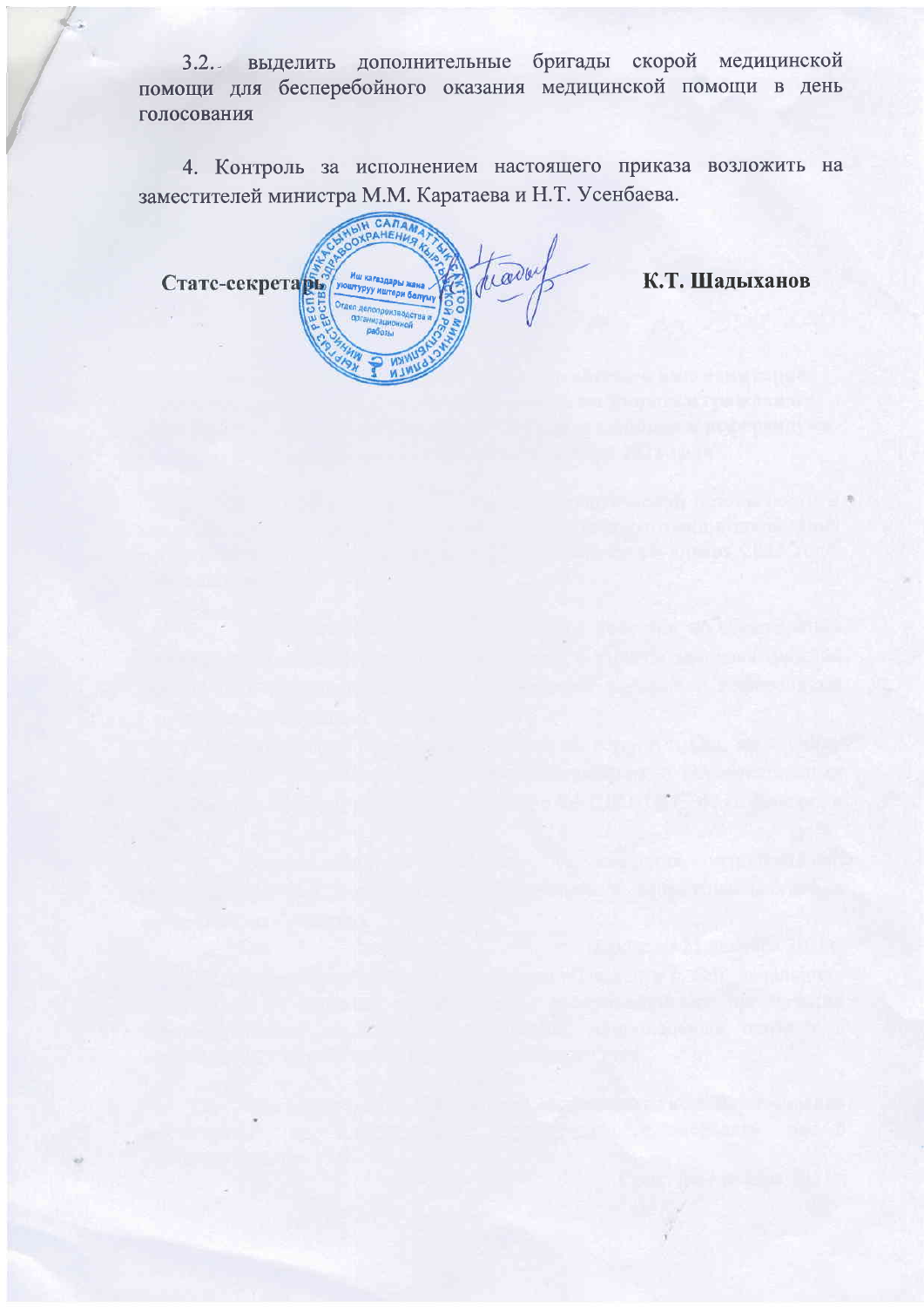

Утверждено решением **м Центральной комиссии по выборам** кагаздарды жители протведению референдумов **СЕКТОР СЕКТОР КЪФЕ БІЗСКОЙ Республики** № 296 от 21.12.2020 года 017041996

### Алгоритм действий по обеспечению санитарно-эпидемиологической безопасности и защиты здоровья граждан от COVID-19 в период подготовки и проведения выборов и референдума Кыргызской Республики 10 января 2021 года

Настоящий Алгоритм разработан Министерством здравоохранения Кыргызской Республики совместно с Центральной комиссией по выборам и проведению референдумов Кыргызской Республики в целях профилактики рисков, связанных с распространением коронавирусной инфекции, а также обеспечения санитарно-эпидемиологической безопасности  $\overline{M}$ зашиты здоровья граждан Кыргызской Республики  $\mathbf{B}$ период подготовки  $\mathbf{H}$ проведения выборов и референдумов Кыргызской Республики.

Алгоритм содержит ряд требований обязательных для исполнения всеми государственными органами, органами местного самоуправления, комиссиями, кандидатами, избирательными политическими партиями, группами «за», группами «против» и их представителями, представителями массовой информации, интернет-изданий, средств юридическими  $\overline{M}$ физическими лицами участвующими в избирательном процессе.

Ответственными за выполнение настоящих требований возлагается на руководителей штабов по подготовке и проведению выборов и референдумов в Кыргызской Республике, государственные органы, органы местного самоуправления, избирательные комиссии.

Использование дезинфицирующих средств, защитных масок, одноразовых перчаток, соблюдение дистанции на расстоянии 1,5-2 м., избежание рукопожатий и контакта являются обязательными условиями для участников на всех стадиях избирательного процесса за исключением случаев прохождения идентификации избирателей по биометрическим и персональным данным.

Невыполнение требований влекут ответственность предусмотренную законодательством Кыргызской Республики  $\, {\bf B}$ TOM числе Кодексом Кыргызской Республики о нарушениях.

#### 1. Работа участковых избирательных комиссий

1. При приеме участковыми избирательными комиссиями (далее -УИК) заявлений от избирателей, участников референдума об ошибках, неточностях, соблюдаются следующие санитарно-эпидемиологические меры:

 $\overline{1}$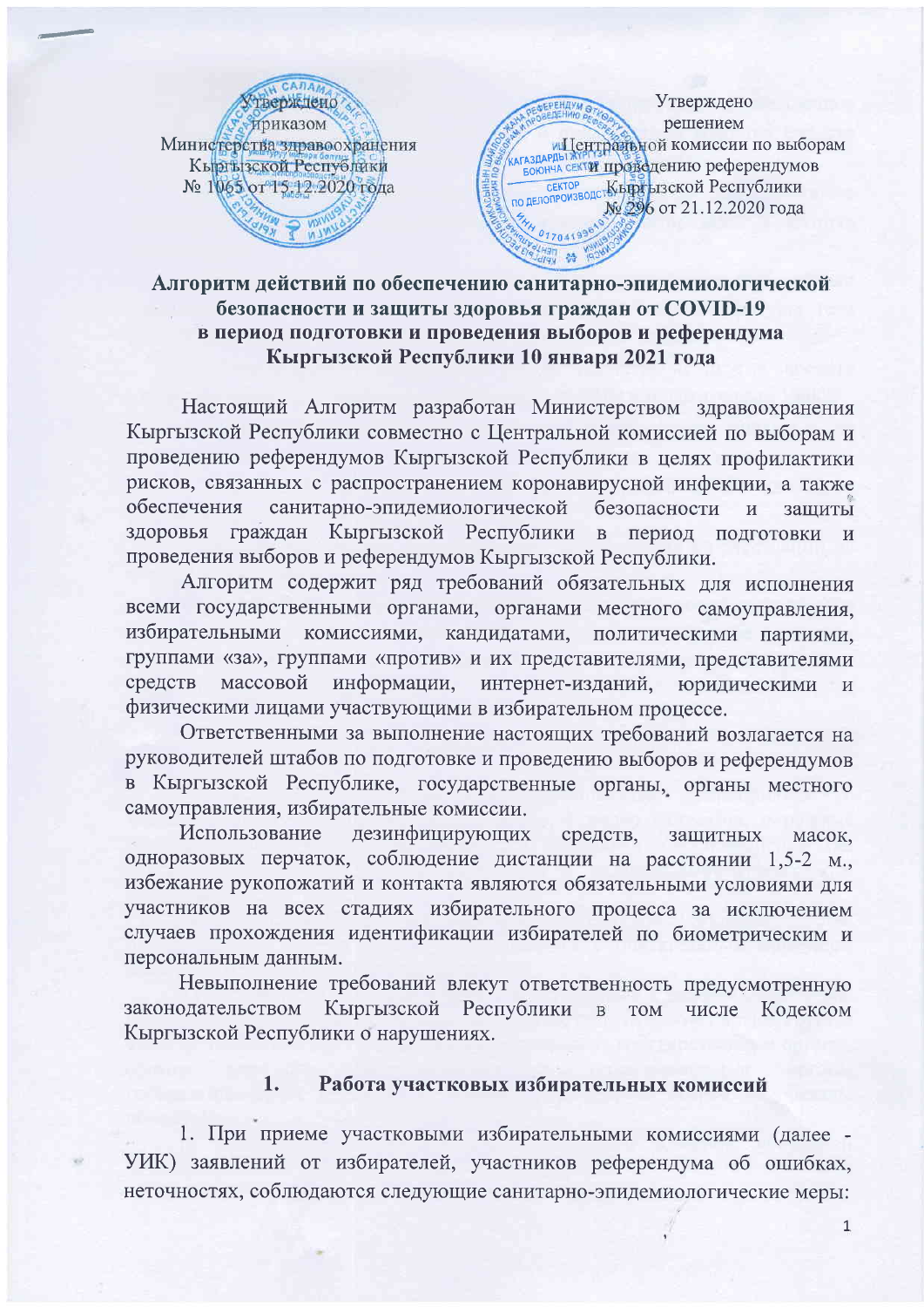• Органами местного самоуправления обеспечивается ежедневное проведение тщательной влажной уборки, с применением моющих средств при дезинфекции помещений УИК и рабочих поверхностей.

• Дезинфекция оборудования по идентификации до и после проведения процедуры идентификации каждого избирателя, участника референдума.

• Обеспечение при входе в помещение санитайзером или иными средствами для дезинфекции рук, а также измерение температуры тела посетителей бесконтактным способом ответственным лицом.

• Обязательное использование масок, перчаток и других средств индивидуальной защиты (далее - СИЗ) членами УИК и посетителями УИК.

• Соблюдение социального дистанциирования между людьми - не менее 1,5-2 м.

• Соблюдение избирателями, участниками референдума масочного режима в помещении избирательного участка.

• Расстановка мебели и технического оборудования на расстоянии не менее  $1,5-2$  м. друг от друга.

2. Центральная избирательная комиссия рекомендует избирателям все вопросы, связанные с уточнением, исправлением данных о себе в списках избирателей, разрешать посредством государственного портала избирателей «TIAME» https://tizme.gov.kg/.

#### $3.$ Предвыборная агитация

9. Рекомендуется проводить агитационные мероприятия использованием телевидения, радио, аудио и видео форматов, в режиме онлайн. Офлайн встречи рекомендуется проводить вне помещений (на открытом воздухе) с учетом требований о недопустимости массового скопления людей.

10. Распространение агитационных материалов (буклеты, газеты, диски, флажки, значки и пр.) осуществляется с обязательным ношением защитных масок и одноразовых перчаток.

11. В случае проведения встреч с избирателями в режиме офлайн вне помещения или внутри помещения, кандидаты, политические партии, группы «за», группы «против» предварительно оповещают государственные органы, органы местного самоуправления территориальные органы госсанэпиднадзора о месте и времени проведения встреч и обязаны обеспечить: .

а) проведение предварительной тщательной влажной уборки и дезинфекции помещений для встреч с избирателями;

 $\overline{2}$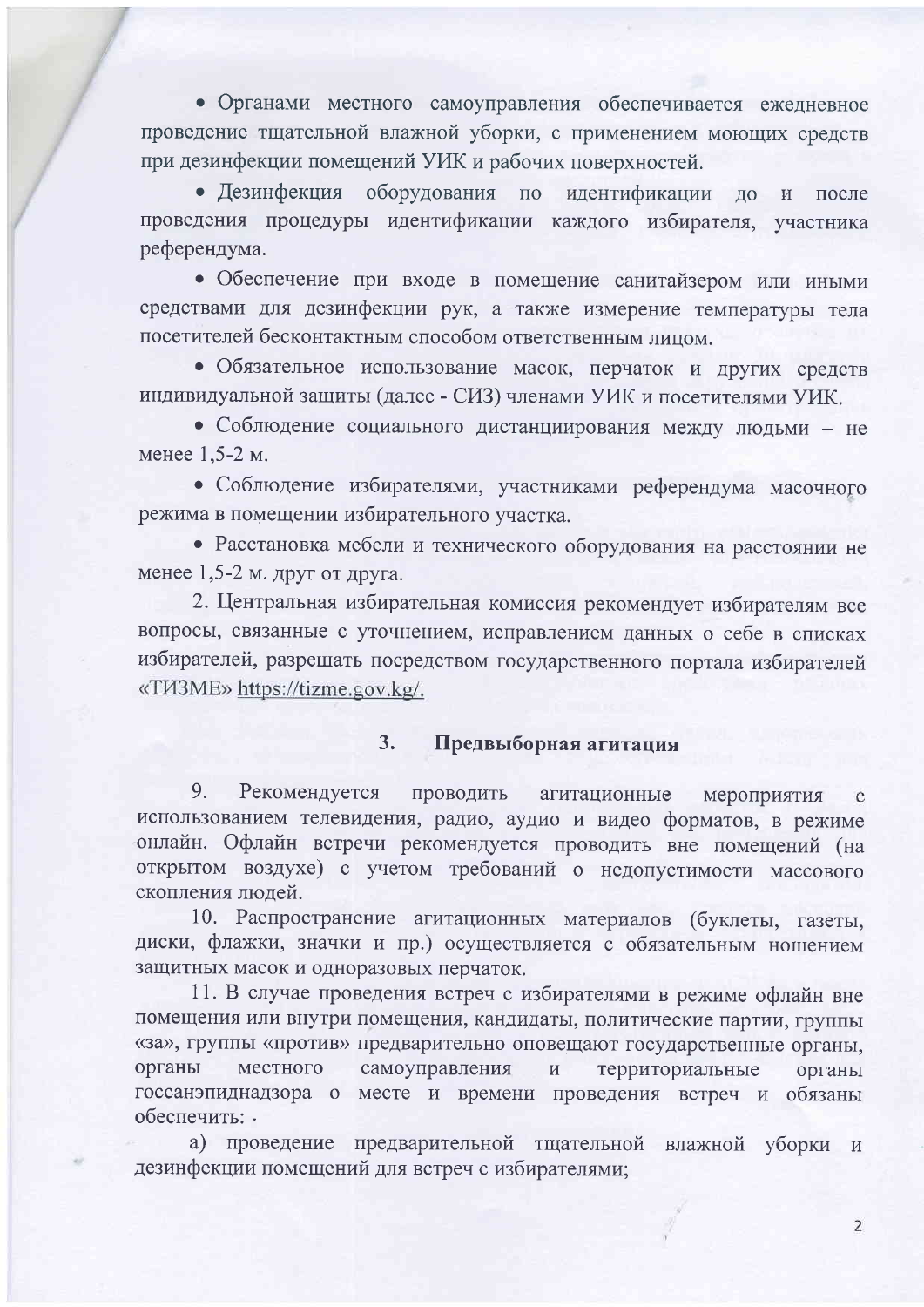б) бесконтактный температурный контроль участников агитационного мероприятия у входа в помещение/территорию для встреч с избирателями;

в) обработку рук участников агитационного мероприятия у входа в помещение/территорию антисептическими средствами;

г) использование масок, перчаток и других средств индивидуальной защиты всеми участниками в течение всего периода агитационного мероприятия;

агитационного л) соблюдение дистанции между участниками мероприятия – не менее 1,5-2 метров;

е) установку рециркулятора для дезинфекции воздуха, в случае их отсутствия обязательное проветривание помещения каждые 30 минут в течение 15 минут. В случае если наружная температура окружающей среды составляет выше 18 градусов, предусмотреть постоянное проветривание помещений, исключив сквозное проветривание.

#### Голосование вне помещения  $\overline{4}$ .

12. Специально обученные лица органов местного самоуправления обеспечивают измерение температуры тела перед выездом для голосования избирательных комиссий, наблюдателей, членов помещения вне представителей кандидатов, политических партий, групп «за», групп «против», СМИ и интернет изданий.

обеспечивается самоуправления Органами местного  $13.$ дезинфицирующими средствами рабочих обработка предварительная поверхностей транспорта для избирательных комиссий.

14. Выдача средств индивидуальной защиты, бахил, одноразовых выезд членам УИК, осуществляющим ДЛЯ перчаток, санитайзеров голосования вне помещения;

15. Безвозмездное предоставление одноразовых перчаток и масок избирателям, участникам референдума голосующим вне помещения для голосования.

Обеспечение наблюдателей, представителей кандидатов,  $16.$ политических партий, групп «за», групп «против», средств массовой информации и интернет-изданий масками и перчатками осуществляется направляющими субъектами.

17. Дезинфекция оборудования для идентификации и АСУ до и после идентификации и голосования каждого избирателя, участника референдума.

18. Контроль состояния членов УИК ответственным лицом органов местного самоуправления после завершения голосования вне помещения для голосования.

> $5.$ День голосования

> > $\overline{3}$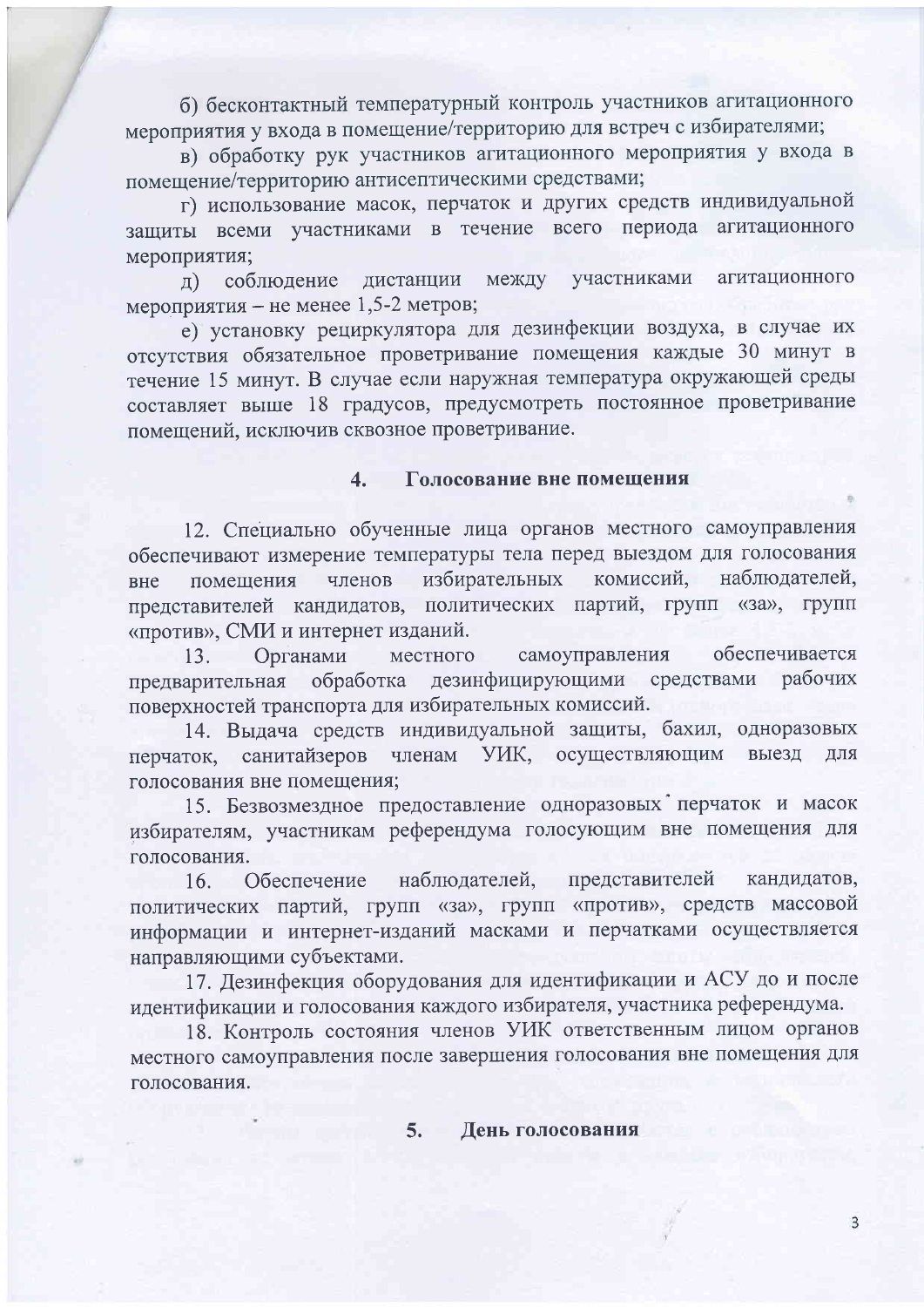19. Организация «входного фильтра» у входа в помещение для голосования.

20. Измерение при входе температуры тела избирателей, участников референдума бесконтактным способом ответственным лицом органов местного самоуправления.

21. Обеспечение органами местного самоуправления у входа в помещение для голосования коврика, пропитанного дезинфицирующим раствором.

22. Обеспечение избирателям, участникам референдума обработки рук санитайзером или иным средством для дезинфекции у входа в помещение для голосования.

23. Размещение органами местного самоуправления плаката о мерах профилактики коронавирусной инфекции у входа в избирательный участок, участок референдума.

24. Наличие у входа в избирательный участок, участок референдума утвержденной схемы передвижения участников голосования.

25. Обеспечение органами местного самоуправления дистанционных знаков (разметок) на территории избирательного участка и у входа в помещение для голосования.

26. Проведение при содействии сотрудников органов внутренних дел разъяснительных работ избирателям, участникам референдума необходимости соблюдения социальной дистанции не менее 1,5-2 м. и обязательного режима ношения масок.

27. Безвозмездное предоставление избирателям при входе  $\overline{B}$ избирательный участок средств индивидуальной защиты (одноразовые маска и перчатки).

### 6. Помещение для голосования

28. Тщательная влажная уборка с применением моющих средств и дезинфекция помещения для голосования и всех поверхностей до начала процесса голосования органами местного самоуправления.

Обеспечение всех членов УИК средствами индивидуальной 29. защиты.

Обеспечение средствами индивидуальной зашиты наблюдателей, 30. представителей кандидатов, политических партий, групп «за», групп «против», СМИ и интернет-изданий осуществляется направляющими организациями.

Наличие санитайзеров в помещении для голосования. 31.

Расстановка мебели, кабин для голосования и технического 32. оборудования на расстоянии не менее 1,5-2 м друг от друга.

Члены избирательной комиссии размещаются с соблюдением 33. расстояния не менее 1,5-2м и после работы с каждым избирателем,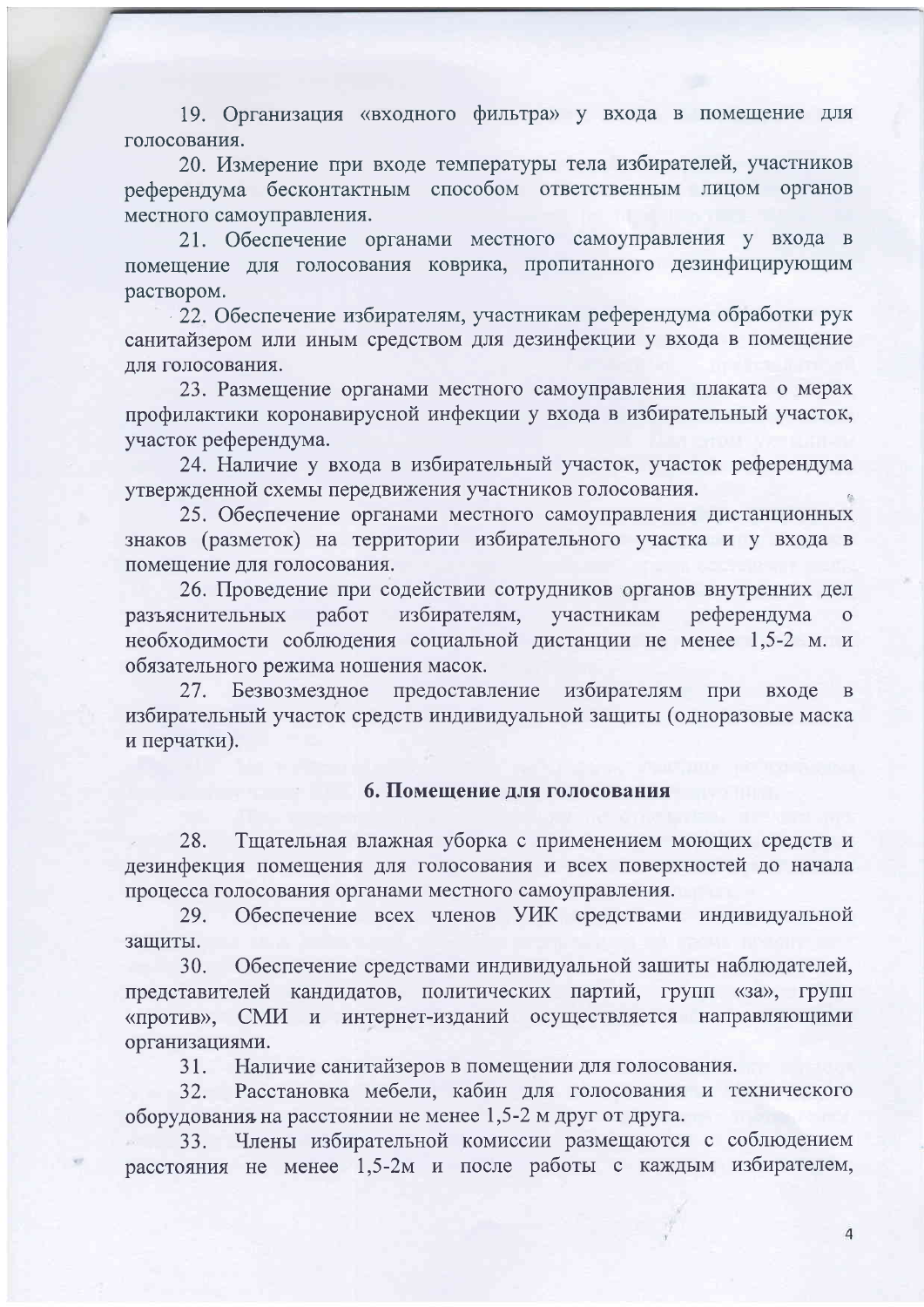участником референдума проводят обработку рук антисептическими средствами.

Кабины для голосования используются без шторок. 34.

35. Размещение в помещении для голосования или вблизи него информационных стендов с рекомендациями по профилактике заражения коронавирусной инфекцией.

Наличие дистанционных знаков (разметок) внутри помещения  $36.$ для голосования.

37. Разметка знаков по маршруту движения для избирателей, участников референдума (стрелки).

38. Места расположения ДЛЯ наблюдателей, представителей кандидатов, политических партий, групп «за», групп «против», СМИ, интернет-изданий определяются председателем участковой избирательной комиссии с учетом социального дистанциирования. При этом указанным лицам обеспечивается возможность четкого обозрения хода голосования, процедуры подсчета голосов.

случае отсутствия системы искусственной вентиляции, 39. B проводить обязательное проветривание каждые 30 минут в течении 15 минут. На случай если наружная температура окружающей среды составляет выше 18 предусмотреть постоянное градусов, проветривание помещений. исключив сквозное проветривание.

На выходе из помещения для голосованияо установить контейнер 40. для утилизации использованных масок и перчаток.

## 7. Процесс голосования

На избирательном участке избиратель, участник референдума 41. предъявляет члену УИК паспорт гражданина Кыгызской Республики.

При прохождении идентификации по отпечаткам пальцев рук 42. избиратель, участник референдума снимает перчатки, обрабатывает руки антисептическим средством, проходит идентификацию и после прохождения идентификации, повторно обработав руки снова надевает перчатки.

43. прохождении При идентификации  $\overline{10}$ биометрическим параметрам лица избиратель, участник референдума на время приспускает маску и после идентификации снова ее надевает.

44. Дезинфекция спиртовой салфеткой оборудования  $\Pi{\bf O}$ идентификации до и после проведения процедуры идентификации каждого избирателя.

Обработка кабин для голосования и автоматически считывающих 45. урн дезинфицирующими средствами не менее двух раз каждые 60 минут.

Наличие отдельной кабины для голосования избирателям, 46. имеющим симптомы заболевания.